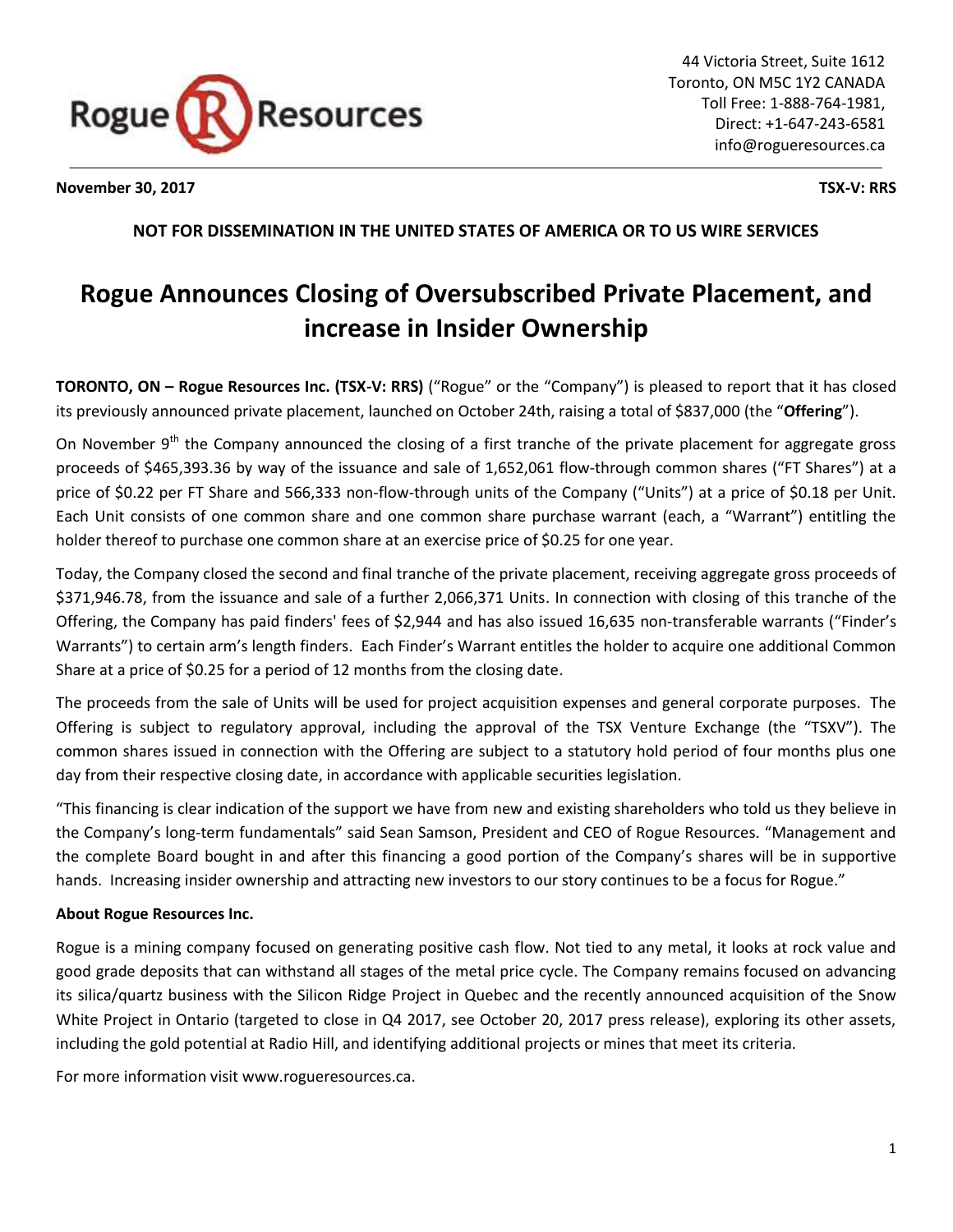## **Qualified Person**

The Company's Exploration Projects are under the direct supervision of Paul Davis, P.Geo., and Vice-President of the Company, a Qualified Person ("QP") as defined by National Instrument 43-101.

For additional information regarding this news release please contact**:**

Sean Samson info@rogueresources.ca

*Neither the TSX Venture Exchange nor its Regulation Services Provider (as that term is defined in the policies of the TSX Venture Exchange) accepts responsibility for the adequacy or accuracy of this news release.*

## *Cautionary Note Regarding Forward-Looking Statements:*

*This news release contains certain statements or disclosures relating to the Company that are based on the expectations of its management as well as assumptions made by and information currently available to the Company which may constitute forward-looking statements or information ("forward-looking statements") under applicable securities laws. All such statements and disclosures, other than those of historical fact, which address activities, events, outcomes, results or developments that the Company anticipates or expects may, or will occur in the future (in whole or in part) should be considered forward-looking statements. In some cases, forward-looking statements can be identified by the use of the words "will" and similar expressions.*

*In particular, but without limiting the foregoing, this news release contains forward-looking statements pertaining to the following: the Offering; the use of proceeds from the Offerings; and the holders of the Company's shares.*

*The forward-looking statements contained in this news release reflect several material factors and expectations and assumptions of the Company including, without limitation: business strategies and the environment in which the Company will operate in the future; commodity prices; exploration and development costs; mining operations and development parameters; regulatory restrictions; activities of governmental authorities (including changes in taxation); currency fluctuations; the global economic climate; and competition.*

*The Company believes that the material factors, expectations and assumptions reflected in the forward-looking statements are reasonable at this time but no assurance can be given that these factors, expectations and assumptions will prove to be correct. The forward-looking statements included in this news release are not guarantees of future performance and should not be unduly relied upon. Such forward-looking statements involve known and unknown risks, uncertainties and other factors that may cause actual results or events to differ materially from those anticipated in such forward-looking statements including, without limitation: general economic, market and business conditions; the Company's properties may not have the results currently anticipated by the Company; the Company may be unable to resolve geological, mechanical or operational issues in the timelines anticipated, in the manner anticipated or at all; increased costs and expenses; reliance on industry partners; risks related to operations, government and environmental regulation, conclusions of economic evaluations and changes in project parameters as plans continue to be refined; risks in the marketability of minerals; fluctuations in the commodity prices; fluctuation in foreign exchange rates and interest rates; stock market volatility; and certain other risks detailed from time to time in the Company's public disclosure documents including, without limitation, those risks identified in this news release, and in the Company's most recent annual and interim management's discussion and analysis, copies of which are available on the Company's SEDAR profile at www.sedar.com. Readers are cautioned that the foregoing list of factors is not exhaustive and are cautioned not to place undue reliance on these forward-looking statements.*

*The forward-looking statements contained in this news release are made as of the date hereof and the Company undertakes no obligations to update publicly or revise any forward-looking statements, whether as a result of new information, future events or otherwise, unless so required by applicable securities laws.*

*This news release does not constitute an offer to sell or a solicitation of an offer to buy any of the securities in the United States of America. The securities have not been and will not be registered under the United States Securities Act of 1933*